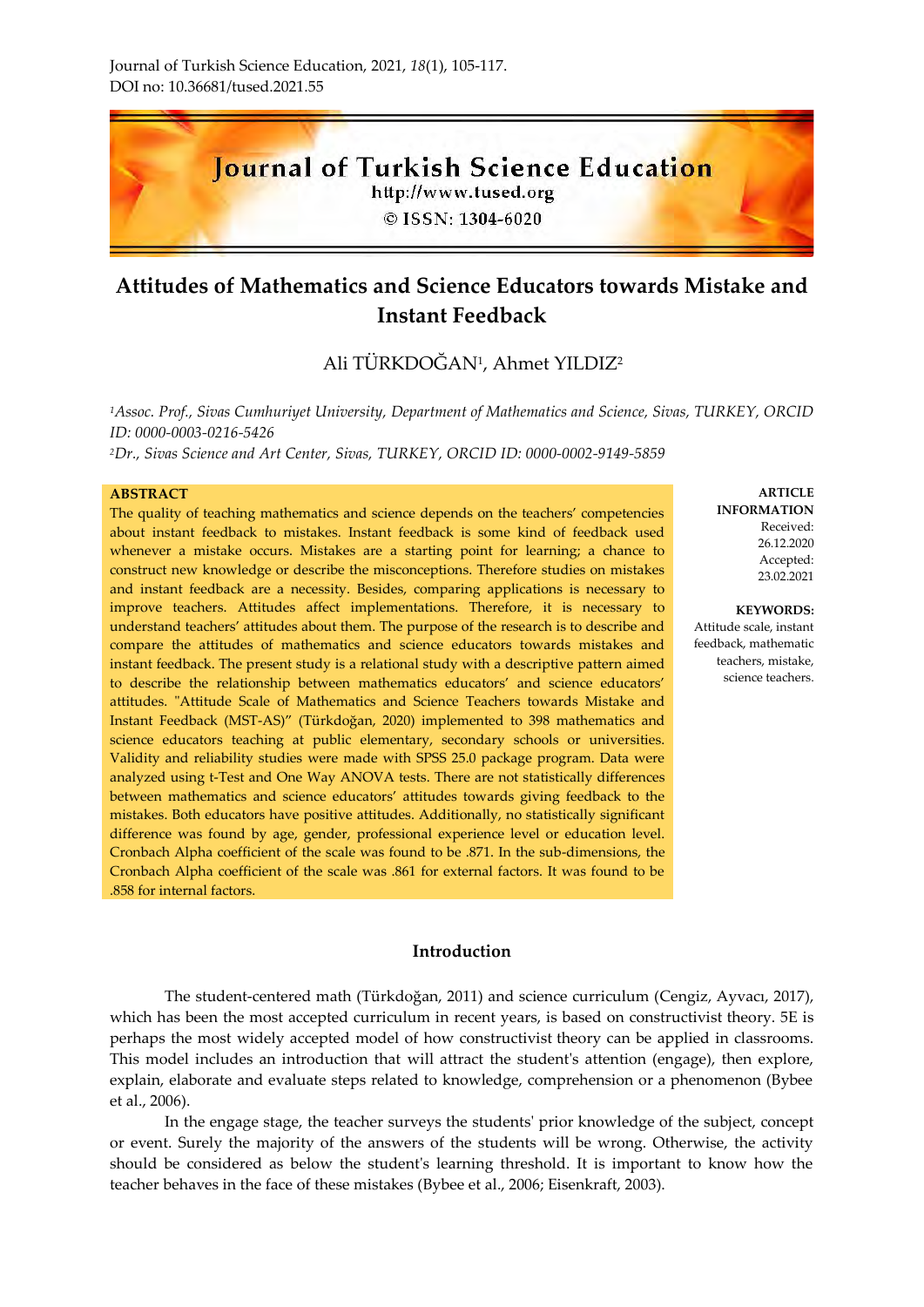#### Journal of Turkish Science Education

The explore phase requires students to establish hypotheses by conducting research and share them with their friends. At this stage, almost no students should be expected to give correct answers. Otherwise, the activity is still below the learning threshold. The teacher's guidance task is even more prominent in the research phase than in other stages. At this stage, the teacher has to find the shortcomings and mistakes of the students' predictions and resolve them through his or her activities (Wilder, Shuttleworth, 2005).

In the elaborate phase, students try to apply the new knowledge they have learned on a similar task. At this stage, students should not be expected to apply their newly learned knowledge easily (Campbell, 2000). Therefore, the elaborate process can often lead to the formation and emergence of mistakes. A good understanding of the process of the emergence of mistakes, and how the teacher can guide after the mistakes have come out is needed (Bybee, 2002). However, it is known that there is insufficient information on how to deal with mistakes (Watson, 2002). In understanding the causes of this deficiency, it will be useful to examine the perspective of teaching approaches toward mistakes.

*The perspective of behaviorist theories on the mistake:* Mistake is seen as a phenomenon that must be ignored, suppressed (should be punished when it occurs) and resulting from the inattention of the student, disruptions in the communication path or wrong reaction (Borasi, 1994, 2002; Dalehefte et al., 2012; Heinze, 2005; Melis, 2003, 2005; Santagata, 2002; Santagata, Barbieri, 2005; Tsovaltzi et al., 2009).

*The perspective of cognitive theories on the mistake:* Cognitive theories heeded the misconception (Dalehefte et al., 2012) and examined its detection, elimination and effects on the learning process. However, as is known, misconceptions are a causal, permanent and persistent cognitive condition that occurs after the completion of a teaching process (Kabapınar, 2003). The literature on misconceptions carried out by scientists who adopt the cognitive approach is sufficiently comprehensive (detection of misconceptions, elimination of misconceptions, etc.) (Baki, 2008). However, the cognitive literature is not sufficient to explain the mistake and the feedback given to the mistake. Because if the mistakes made by the students are repeated while learning, or the student defends the accuracy of the mistake, it is not a misconception. The students' answers, which are not correct, are incorrect until the subject is finished (Mohyuddin, Khalil, 2016). For this reason, the perspective of cognitive approaches to the mistake also fails to adequately contribute to teachers about how to deal with mistakes in a studentcentered learning environment.

*The perspective of constructivist theory on the mistake:* Misconceptions are also important in constructivist theory (Dalehefte et al., 2012). Because one of the most important obstacles in creating an effective learning environment in student-centered education is seen as misconceptions. For learning, it is necessary to determine the prior knowledge of the students, to remind the basic knowledge on which the learning will be structured and to eliminate misconceptions. A false construction will cause the subsequent structures to be wrong, thus causing continuous mistakes to be made in the learning environment. Although it is thought that learning without misconception will contribute positively to later learnings, this is not always true. Students can do mistakes even after an ideal structuring. Mistakes are also useful to building correct knowledge (Dweck, 2016; Gedik, Konyalioglu, 2016). Therefore, one of the most important problems that constructivist models have to deal with is the mistakes (Santagata, 2002, 2005). For this reason, in the constructivist approach, mistakes should be examined as much as misconceptions (Türkdoğan et al., 2009; Türkdoğan, Baki, 2012).

Since the literature on the mistake is mostly focused on detecting and eliminating misconceptions, sufficient strategies for the mistake and combating mistake have not been identified. The teacher's lack of experience and theoretical knowledge about the subject may cause the teacher to be deficient and to fall into a difficult situation in cases where the mistake is to have interfered with the learning process. A sudden mistake could create an effect that increases anxiety and decreases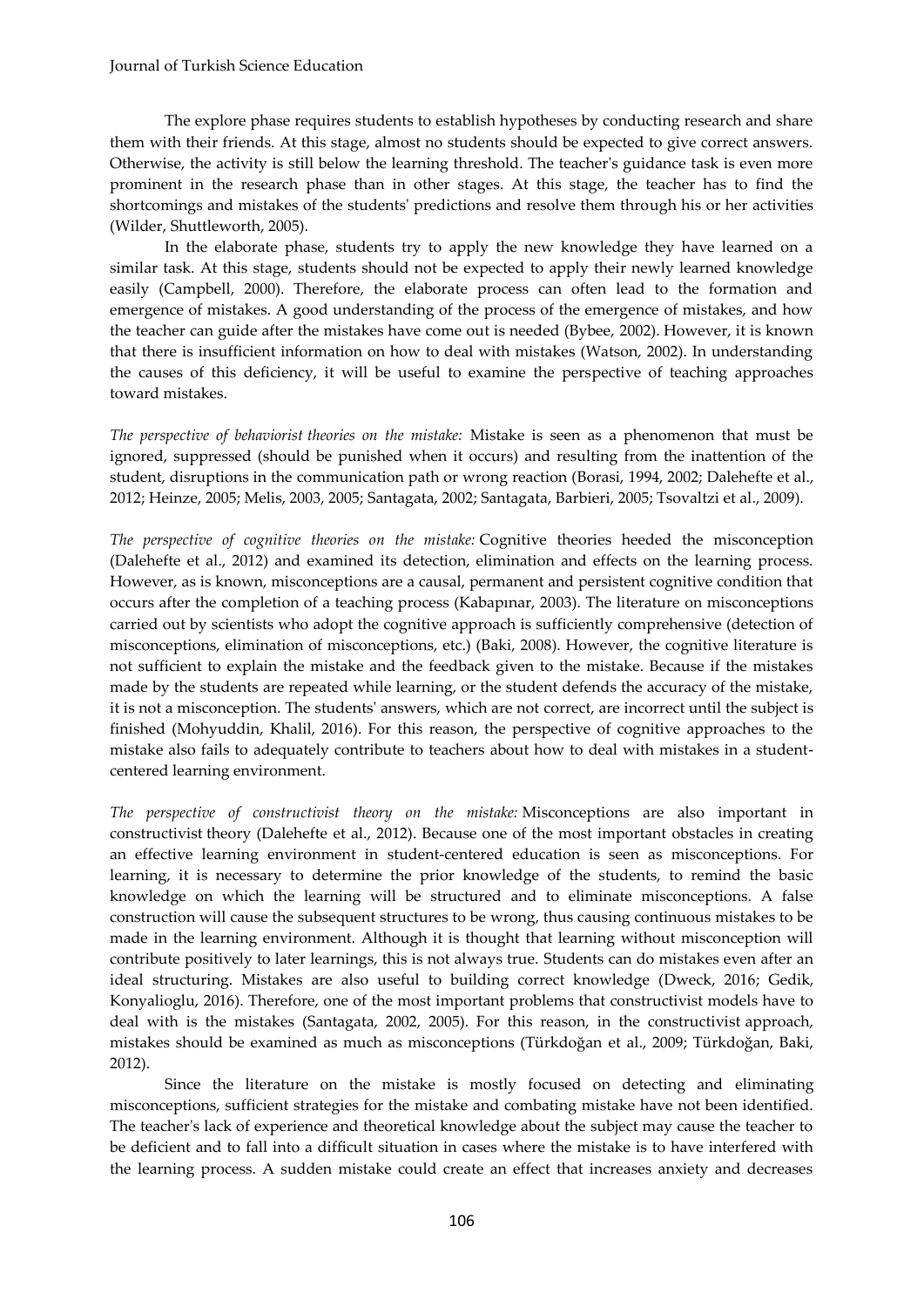time control for an untrained teacher. This could also cause teachers to be angry and disrupt studentcentered environments where students are intended to freely say their thoughts. Teachers are known to resent students who do mistakes in subjects they think are simple, such as definitions or terms (Heinze, 2005). In fact, there is no reason for the teacher to be angry. Because it should be considered natural to encounter mistakes in the learning environment (Borasi, 1994; Käfer et al., 2019).

There is limited literature on how teachers should react instantly when they encounter a mistake in the learning process (Soncini et al., 2020). The majorities of these studies were carried out by psychologists and investigated the community's perspectives on the mistake and teachers' perspectives on the mistakes in mathematics (Santagata, Stigler, 2000; Santagata, 2000, 2002, 2004, 2005; Matteucci et al., 2015). Perhaps Santagata (2002) conducted the most comprehensive study about mistakes and feedbacks on the mistake, which is also a reference source for other studies. Santagata has classified, defined and sampled the mistakes and feedbacks given to the mistakes. The researchers have done and proposed many studies examining the similarities and differences between cultures by emphasizing that the mistake and feedback given to the mistake is a cultural phenomenon (Sterponi, Santagata, 2000; Santagata, 2002, 2004, 2005). Nevertheless, when a mistake is encountered, factors other than the cultural components that affect the teacher's behavior have not been adequately revealed. The mistake's place and importance in mathematics and the factors affecting the feedback given to the mistake, which is studied by psychologists, must be studied in detail by the mathematicians. Through these studies, teachers' perspectives on the mistake and the ways they interfere with the mistake can be determined.

This study aims to identify effective factors that influence teachers' feedback on the mistake. It is known that strong attitudes are effective in shaping behaviors (Krosnick, Petty, 1995). According to Allsport (1935) "attitude is in business with a mental and neural state of readiness, organized through experience, exerting a directive and dynamic influence upon individual's response to all objects and situations with which it is related" (as cited in Malim, Birch, 1998). Attitude is also defined as to like or not (Bem, 1970). According to Bloom (1976), the attitude is to have positive thoughts about a lesson or subject, to love or show positive affective characteristics about a lesson, or to have negative thoughts about a lesson and subject, to dislike show negative affective characteristics about a lesson. Attitude is a phenomenon gained through learning that guides individual behavior and can lead to bias in the decision-making process (Ülgen, 1997). Attitude is the tendency to react positively or negatively that is learned towards certain objects, situations, institutions, concepts, or other people (Tezbaşaran, 1997). Although attitude plays an important role in people's success, it is very difficult to create an attitude towards a certain object or to change the existing attitude. To change the attitudes, first, the

characteristics of the target audience, the factors that lead to the formation and development of the attitudes, and current attitudes must be revealed (Erden, 1995).

Therefore, teachers' attitudes of mistakes and giving feedback should be examined (Matteucci et al., 2015) and compared. Perhaps the most appropriate field for comparing mathematics teachers' attitudes on any subject is science. Science lessons presents knowledge and skills from a number of disciplines together (Yaşar, Anagün, 2009). Perhaps the most intense of these branches is mathematics. Ofcourse mistakes are as useful as they are inevitable in a student-centered educational environment (Türkdoğan et al., 2009). Therefore, it is necessary to examine how the teachers use instant feedbacks and to examine the factors that affect the instant feedbacks given to the mistakes. This study is the first study that examines and compares science and mathematics educators' attitudes towards mistake and instant feedbacks.

#### **Purpose and Problem Statement**

The researchers carried out some studies about types of mistakes and techniques used by teachers to give instant feedback to mistakes (Türkdoğan, 2011; Türkdoğan et al., 2009; Türkdoğan, Baki, 2012). Therefore, one of the researchers of this study developed a scale that measures teachers' perception of mistakes and giving feedback (Türkdoğan, 2020). With the scale, it is possible to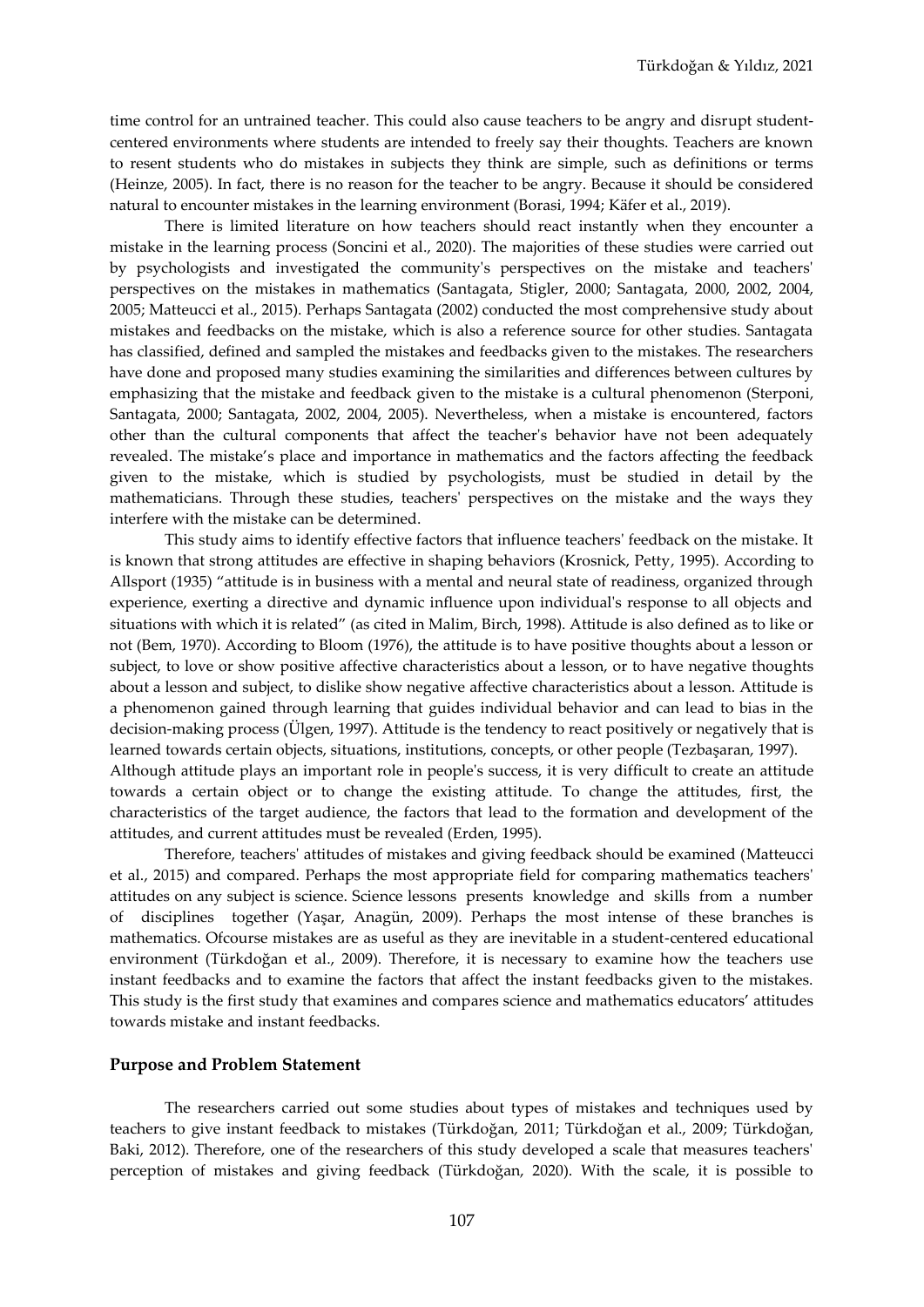determine what kind of dimensions affect the selection of the methods used to give feedback to the mistake. The aim of this study is to determine and compare attitudes of mathematics and science educators towards mistakes and instant feedbacks, in light of demographic features. The subproblems of the study are determined as follows:

- 1- What is the relationship between gender and attitude?
- 2- What is the relationship between branch and attitude?
- 3- What is the relationship between experience and attitude?
- 4- What is the relationship between education level and attitude?

## **Methods**

## **Design of the Study**

This research was conducted with quantitative research methods. The research has been designed with a non-experimental survey model. Quantitative research is an approach to testing objective hypotheses by examining the relationship between variables. These variables can usually be measured sequentially with measurement tools, so that digitized data can be analyzed using statistical processes (Creswell, 2013: 4).

## **Sample**

Science and mathematic educators constitute the universe of this study. Convenient sampling made in the study. Researchers tried to reach the whole population. But only 398 people attended to study. Demographic information about the sample is presented in Table 1.

#### **Table 1**

| Variable      | N   | $\%$ | Variable            | N   | $\%$ |
|---------------|-----|------|---------------------|-----|------|
| Gender        |     |      | Experience          |     |      |
| Female        | 267 | 67   | 0-5 years           | 155 | 39   |
| Male          | 131 | 33   | 6-10 years          | 118 | 30   |
| <b>Branch</b> |     |      | $11-15$ years       | 62  | 16   |
| Science       | 214 | 54   | 16 years or more    | 63  | 16   |
| Maths         | 184 | 46   | Degree of education | N   | $\%$ |
| Age           | N   | $\%$ | Bachelor's          | 258 | 65   |
| $21 - 30$     | 199 | 50   | Master's            | 90  | 23   |
| $31 - 40$     | 147 | 37   | PhD                 | 50  | 13   |
| 41-50         | 45  | 11   |                     |     |      |
| 51 or more    | 7   | 2    |                     |     |      |

*Demographic Information about the Sample*

The sample of the study consists of 398 mathematics and science teachers and academicians teaching at public elementary and secondary schools and universities. The sample including 131 male and 267 female; 214 science educators, 184 mathematic educators; 199 of them were at the age of 21-30, 147 of them at the age of 31-40, 45 of them at the age of 41-50, 7 of them at the age of 51 or more, 155 of them at the 0-5 year professional experience year, 118 of them at the 6-10 year professional experience year, 62 of them at the 11-15 year professional experience year, 63 of them at the 16 or more years of professional experience, 258 of them trained at the undergraduate level, 90 of them trained at the master's level education, 90 of them trained at the doctoral level education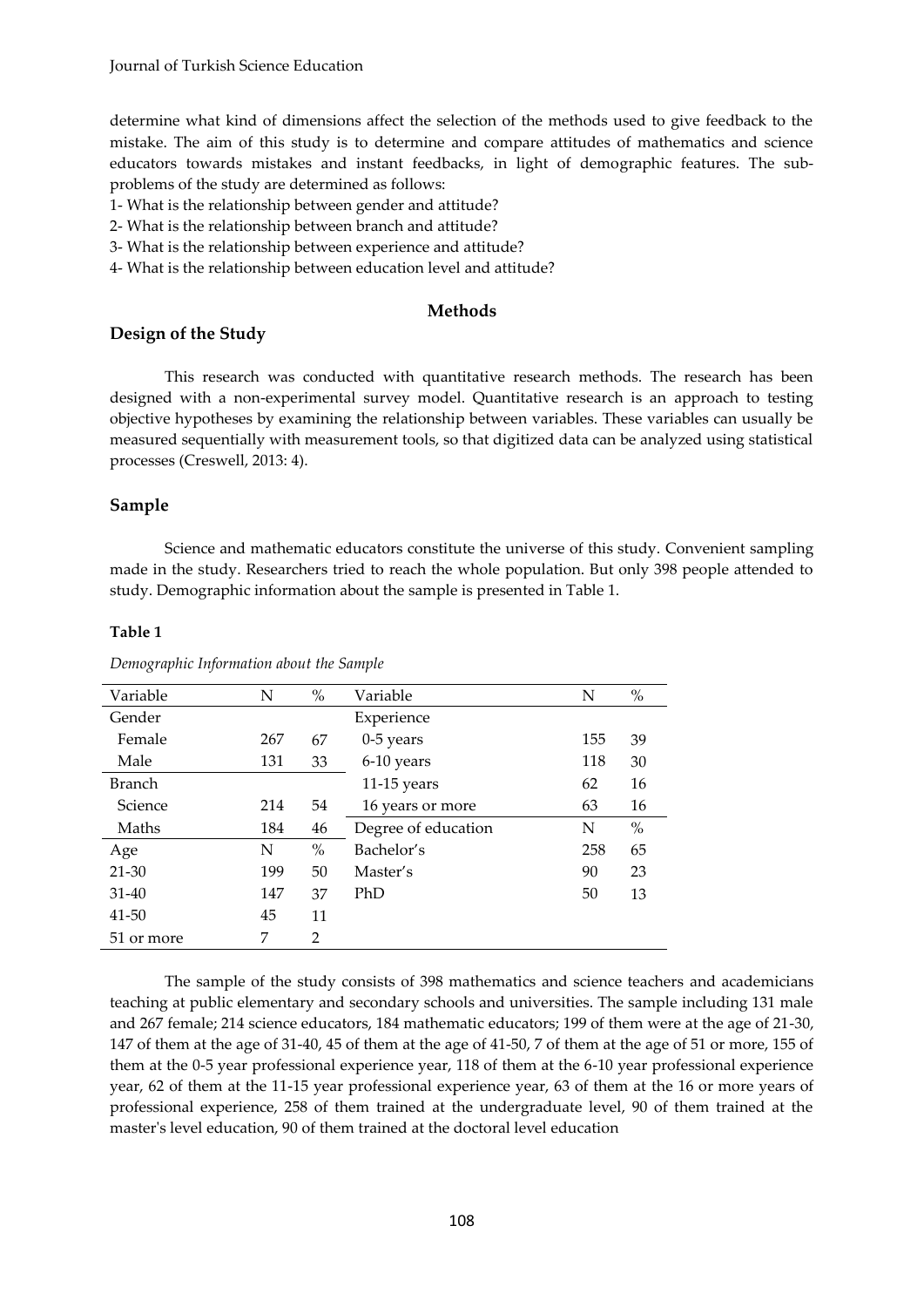#### **Data Collection Tool**

The descriptive analysis enables a numerical description of the situation on a sample selected in a universe. And it is assumed that the tendencies and attitudes across the universe can be determined using the data obtained (Cresweell, 2013). The scale used in this study consists of two parts. In the first part, sampling, demographic characteristics were asked. The asked demographic information is in the form of gender, branch, age, experience, and education level.

In the second part, to describe the relationship between mathematics and science educators' attitudes towards mistake and instant feedback, a scale was used as the data collection tool. The scale was developed by Türkdoğan (2020) is MST-AS.

MST-AS is a 5-point Likert type scale consisting of 14 items. The scale shows a structure with two factors (internal causes-external causes). Each factor consists of 7 items. In this study, scale grading was done as follows: "I absolutely disagree: 1", "I disagree: 2", "I am indecisive: 3", "I agree: 4" and "I absolutely agree: 5". On the scale, there were 7 negative sentences. The Cronbach Alpha coefficient was found to be .829 in the original scale, which was prepared with the sample of 420 teacher and teacher candidates. The Cronbach Alpha reliability coefficient for the whole scale and the subscales and the correlation coefficients between the subscales show that the MST-AS is reliable (Türkdoğan, 2020). KMO value was calculated as .808. Besides, as a result of *Bartlett's test* for *Sphericity*, the chi-square value was determined to be significant (Χ<sup>2</sup>=1574.81; p<.01) (Türkdoğan, 2020).

#### **Data Collection**

The data of the research were collected with the help of social media between November and December 2020. During the data collection phase, the sample was informed about the purpose, scope and process of the research by the researchers, with the consent written at the beginning of the questionnaire. The attitude scale was applied through Google Forms.

The scale was transformed into an online form and the link of the form was shared over the WhatsApp groups and social media accounts of the researchers' colleagues. In the posts, people were asked to fill out the forms, share the link from their social media accounts, and send them to graduate and doctoral students. The data obtained from the application was arranged in the 25.0 version of the SPSS package program.

#### **Analysis of the Data**

The data obtained from the scale was analyzed in the 25.0 version of the SPSS package program. In the analysis, frequency and percentage distributions, independent variable t-test and oneway analysis of variances (ANOVA) were used. The answers of the negative sentences in the MST-AS were re-coded in the opposite direction from "I absolutely agree: 1" to "I absolutely disagree: 5", "I agree: 2" to "I disagree: 4".

The distribution of the scores from the scale was examined coefficient of skewness and kurtosis coefficient were calculate to be -,316 and -,394, respectively. These statistical data indicated that the scores were normally distributed (Brownlow, 2004; Tabachnick, Fidell, 2013).

#### **Findings**

Under this heading, the findings of the study are explained in the form of tables. The attitudes of science and mathematics educators have been examined in terms of various demographic variables. This study is the first study in which the attitudes of the two groups towards mistakes and immediate feedback are compared. In the study, the attitudes of science and mathematics educators towards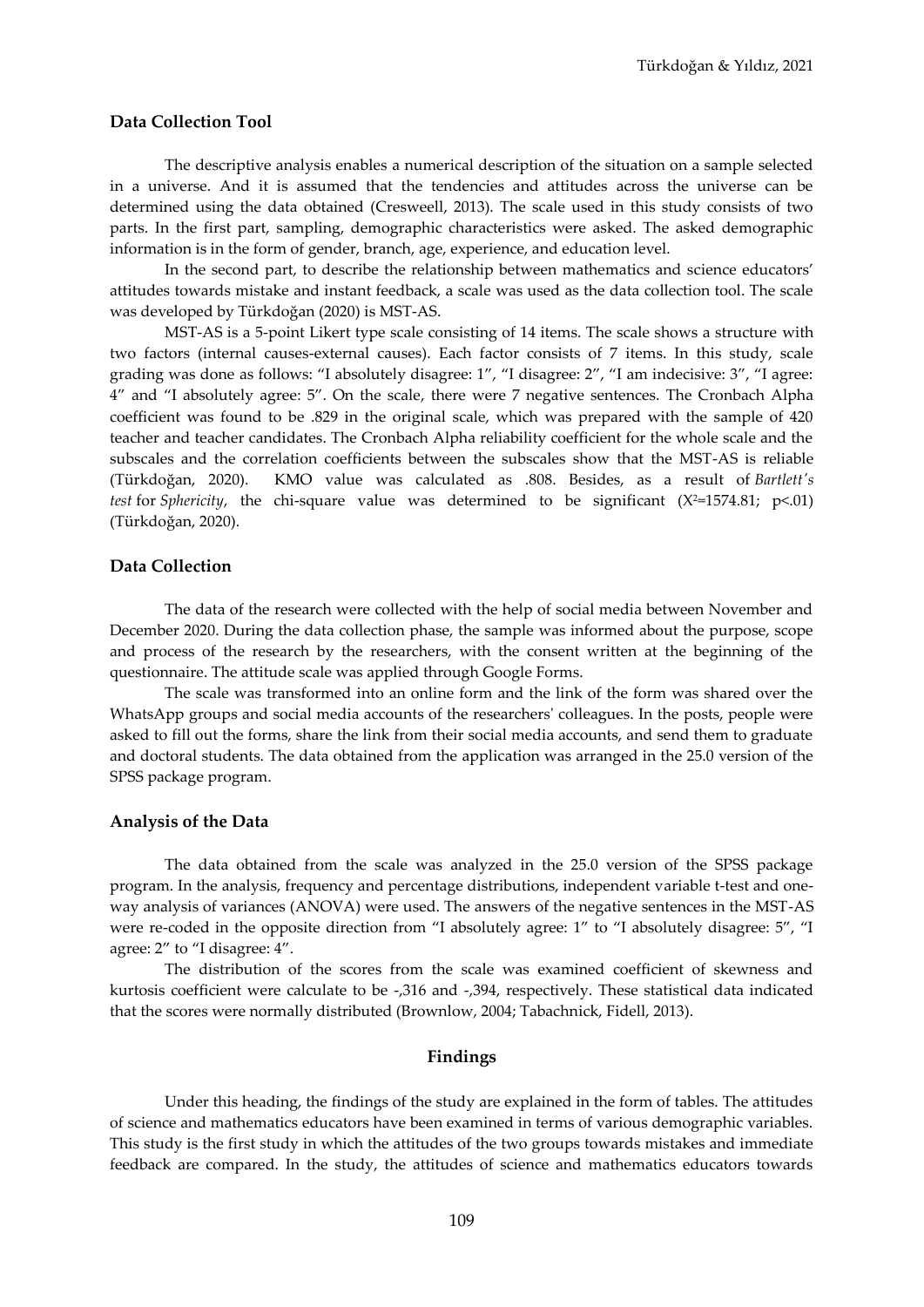mistake and instant feedback were determined by considering the sub-dimensions. And the results are discussed in light of the literature.

## **Descriptive Findings**

As a result of the analysis of the data, the total attitude average of the sample is  $60.35$  (N = 398). Considering that the highest score that can be obtained from the MST-AS ( $14x5 = 70$ ) is 70, it is seen that the average is high, that is, the attitude of teachers and academicians to feedback is high. It is seen that the average score per item (60.35 / 14 = 4.31) is above 4.

The external dimension of the attitude' average is  $28.29$  (N = 398). Considering that the highest score that can be obtained from the external dimension  $(7x5 = 35)$  is 35, it is seen that the average is high, that is, the attitude of teachers and academicians to feedback is high. It is seen that the average score per item (28.29/7=4.04) is above 4.

The internal dimension of the attitude' average is 32.06 (N = 398). Considering that the highest score that can be obtained from the internal dimension  $(7x5 = 35)$  is 35, it is seen that the average is high, that is, the attitude of teachers and academicians to feedback is high. It is seen that the average score per item (32.06 /7=4.58) is above 4.

## **Findings Regarding the Reliability of the Scale**

Cronbach Alpha reliability coefficient was calculated as .871 for the new implementation of MST-AS. The Cronbach Alpha reliability coefficient was calculated as .861 for the external causes dimension, for the internal causes dimension as .858. These results are proof that sub-scales of the MST-AS are reliable (Brownlow, 2004).

KMO value was=.903>.90. And the value is superb for sample size (Brownlow, 2004; Hutcheson, Sofroniou, 1999; Pett et al., 2003). Furthermore, when the results of *Bartlett's test* for *Sphericity* were examined, it was determined that the chi-square value was significant (Χ2=2392.92; p<.01). It has been accepted that data can be factored into these results (Child, 2006; Hutcheson, Sofroniou, 1999; Pett et al., 2003).

## **Findings on the Relationship between Gender and Attitude**

The results of the t-Test for the relationship between the gender and attitudes of the people in the sample and the results of the t-Test for gender and sub-attitude dimensions are given in Table 2.

## **Table 2**

|                             | Gender | N   |       | Ss    |       |      |
|-----------------------------|--------|-----|-------|-------|-------|------|
| External attitude dimension | Female | 267 | 32.21 | 3.044 | 1.385 | .092 |
|                             | Male   | 131 | 31.76 | 3.133 |       |      |
| Internal attitude dimension | Female | 267 | 28.39 | 4.407 | .583  | .628 |
|                             | Male   | 131 | 28.11 | 4.650 |       |      |
| Total attitude              | Female | 267 | 60.60 | 6.220 | 1.075 | .376 |
|                             | Male   | 131 | 59.86 | 6.734 |       |      |

*t-Test Results on the Relationship between the Gender and Attitudes of the Sample*

*Note.* p<.01

When the table is examined, it is seen that there is no statistically significant difference between the gender of the sample and the external attitude dimension  $(t_{398}= 1.385, p = .092> .01)$ . However, the average of females is higher.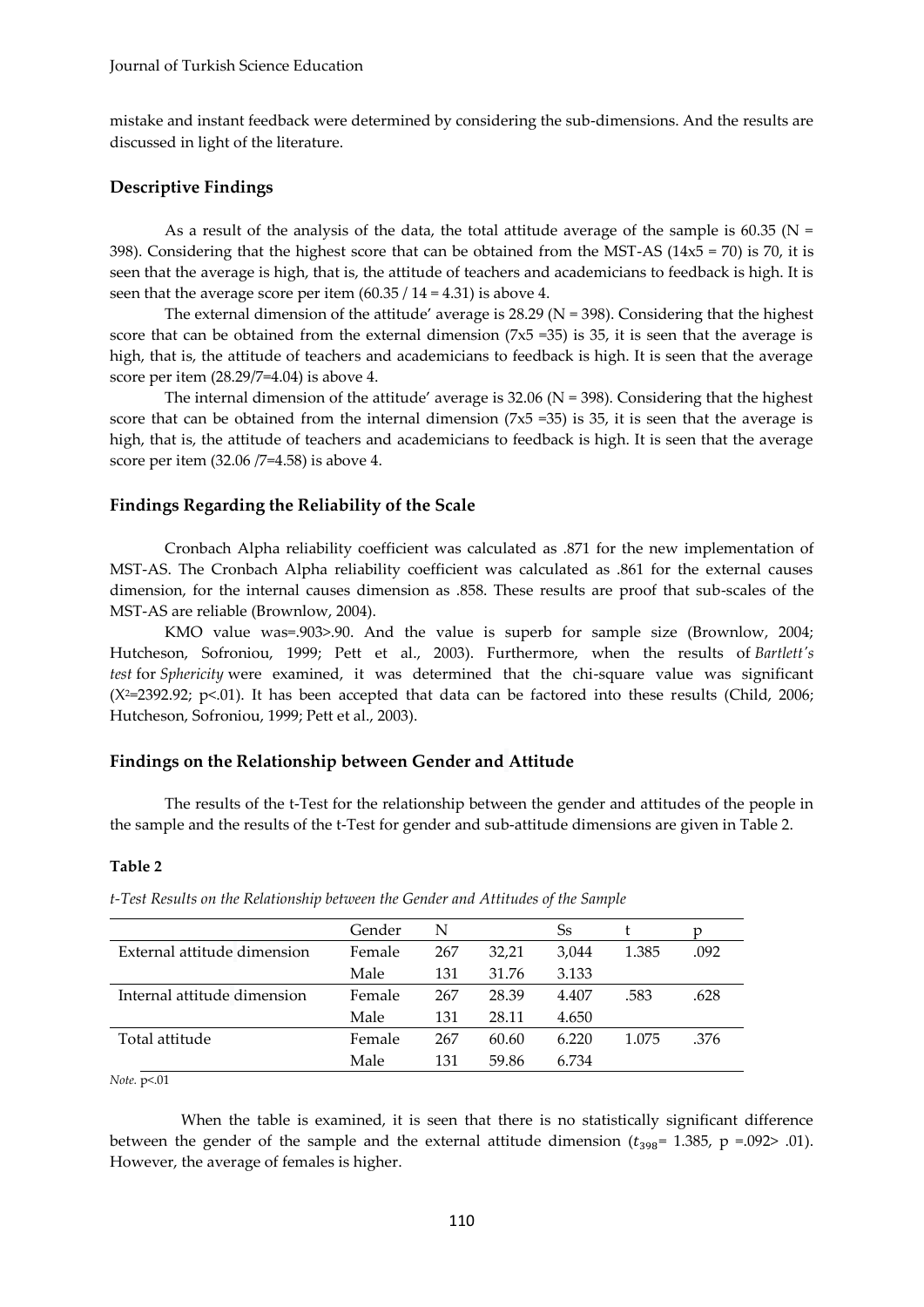When the table is examined, it is seen that there is no statistically significant difference between the gender of the sample and the internal attitude dimension  $(t_{398}$ = .583, p=.628>.01). However, the average of females is higher.

When the table is examined, it is seen that there is no statistically significant difference between the gender of the sample and the total attitude ( $t_{398}$ = 1.075, p= .376>.01). However, the average of females is higher.

## **Findings on the Relationship between Branch and Attitude**

The results of the t-Test for the relationship between the branch and attitudes of the people in the sample and the results of the t-Test for branch and sub-attitude dimensions are given in Table 3.

## **Table 3**

*t-Test Results on the Relationship between the Branch and Attitudes of the Sample*

|                             | Branch  | N   | $\bar{x}$ | Ss    |          | P    |
|-----------------------------|---------|-----|-----------|-------|----------|------|
| External attitude dimension | Science | 214 | 31.82     | 3.171 | $-1.700$ | .035 |
|                             | Maths   | 184 | 32.34     | 2.947 |          |      |
| Internal attitude dimension | Science | 214 | 28.21     | 4.357 | $-379$   | .386 |
|                             | Maths   | 184 | 28.39     | 4.637 |          |      |
| Total attitude              | Science | 214 | 60.03     | 6.186 | $-1.082$ | .382 |
|                             | Maths   | 184 | 60.73     | 6.627 |          |      |
|                             |         |     |           |       |          |      |

*Note.* p<.01

When the table is examined, it is seen that there is no statistically significant difference between the branch of the sample and the external attitude dimension  $(t_{398}=-1.700, p=.035 > .01)$ . However, the average of mathematicians' is higher.

When the table is examined, it is seen that there is no statistically significant difference between the branch of the sample and the internal attitude dimension  $(t_{398}=-.379, p=.386>0.01)$ . However, the average of mathematicians' is higher.

When the table is examined, it is seen that there is no statistically significant difference between the branch of the sample and the total attitude  $(t_{398}=-1.082, p=.328>01)$ . However, the average of mathematicians' is higher.

## **Findings on the Relationship between Age and Attitude**

The results of the One-Way ANOVA for the relationship between the age and attitudes of the people in the sample and the results of the One-Way ANOVA for age and sub-attitude dimensions are given in Table 4.

## **Table 4**

*The One-Way ANOVA Results on the Relationship between the Age and Attitudes of the Sample*

|                             | Age range  | N   | $\bar{x}$ | Ss    | F     | р    |
|-----------------------------|------------|-----|-----------|-------|-------|------|
| External attitude dimension | 21-30      | 199 | 32.27     | 3.107 | 2.799 | .040 |
|                             | $31 - 40$  | 147 | 32.17     | 2.853 |       |      |
|                             | 41-50      | 45  | 31.09     | 3.417 |       |      |
|                             | 51 or more |     | 30.14     | 3.338 |       |      |
| Internal attitude dimension | $21 - 30$  | 199 | 28.48     | 4.253 | 2.508 | .059 |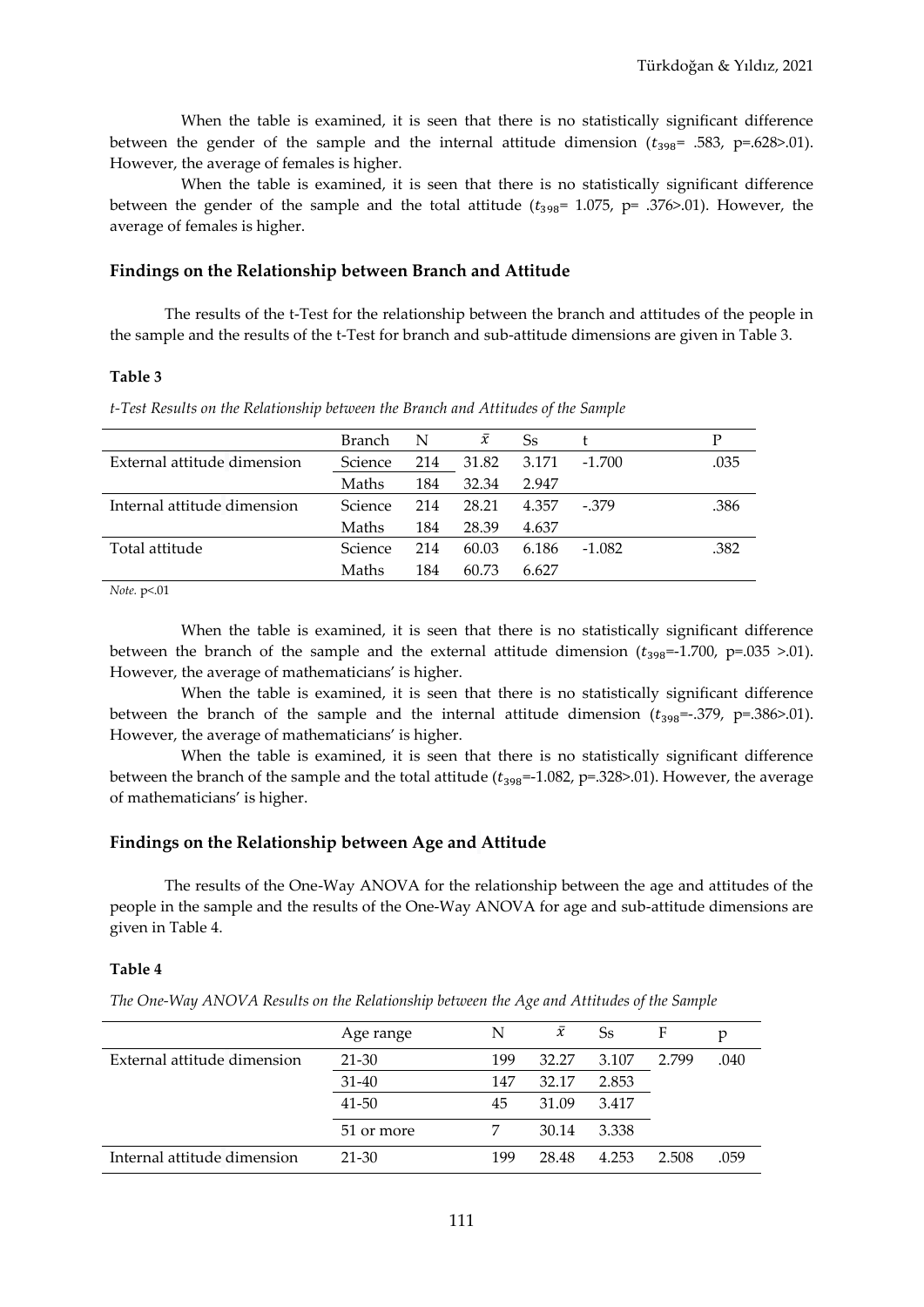|                | $31 - 40$  | 147 | 28.07 | 4.842 |       |      |
|----------------|------------|-----|-------|-------|-------|------|
|                | $41 - 50$  | 45  | 28.87 | 3.776 |       |      |
|                | 51 or more | 7   | 24.14 | 5.786 |       |      |
| Total attitude | $21 - 30$  | 199 | 60.74 | 6.166 | 2.448 | .063 |
|                | $31 - 40$  | 147 | 60.24 | 6.525 |       |      |
|                | $41 - 50$  | 45  | 59.96 | 6.299 |       |      |
|                | 51 or more | 7   | 54.29 | 8.635 |       |      |

## *Note.* p<.01

When the table is examined, it is seen that there is no statistically significant difference between the age of the sample and the external attitude dimension ( $F_{398}=2.799$ , p>.01). However, the highest average belongs to the age range of 21-30, while the lowest average belongs to the age range 51 years and above.

When the table is examined, it is seen that there is no statistically significant difference between the age of the sample and the internal attitude dimension  $(F_{398}=2.508, p>0.01)$ . However, the highest average belongs to the age range of 41-50, while the lowest average belongs to the age range 51 years and above.

When the table is examined, it is seen that there is no statistically significant difference between the age of the sample and the total attitude ( $F_{398}$ =2.448, p>.01). However, the highest average belongs to the age range of 21-30, while the lowest average belongs to the age range 51 years and above.

#### **Findings on the Relationship between Experience and Attitude**

The results of the One-Way ANOVA for the relationship between the experience and attitudes of the people in the sample and the results of the One-Way ANOVA for experience and sub-attitude dimensions are given in Table 5.

#### **Table 5**

*The One-Way ANOVA Results on the Relationship between the Experience and Attitudes of the Sample*

|                                   | Experience        | N   | $\bar{x}$ | Ss    | F     | n    |
|-----------------------------------|-------------------|-----|-----------|-------|-------|------|
|                                   | $0-5$ years       | 155 | 32.23     | 3.120 | 2.720 | .044 |
| External attitude dimension       | 6-10 years        | 118 | 32.19     | 2.924 |       |      |
|                                   | $11-15$ years     | 62  | 32.40     | 2.682 |       |      |
|                                   | 16 years and over | 63  | 31.06     | 3.464 |       |      |
| attitude<br>Internal<br>dimension | $0-5$ years       | 155 | 28.47     | 3.992 | .898  | .442 |
|                                   | 6-10 years        | 118 | 28.59     | 4.628 |       |      |
|                                   | $11-15$ years     | 62  | 27.55     | 5.527 |       |      |
|                                   | 16 years and over | 63  | 28.03     | 4.220 |       |      |
| Total attitude                    | $0-5$ years       | 155 | 60.70     | 5.761 | 1.227 | .299 |
|                                   | 6-10 years        | 118 | 60.79     | 6.607 |       |      |
|                                   | $11-15$ years     | 62  | 59.95     | 6.967 |       |      |
|                                   | 16 years and over | 63  | 59.10     | 6.846 |       |      |

## *Note.* p<.01

When the table is examined, it is seen that there is no statistically significant difference between the experience of the sample and the external attitude dimension  $(F_{398}=2.720, p>01)$ .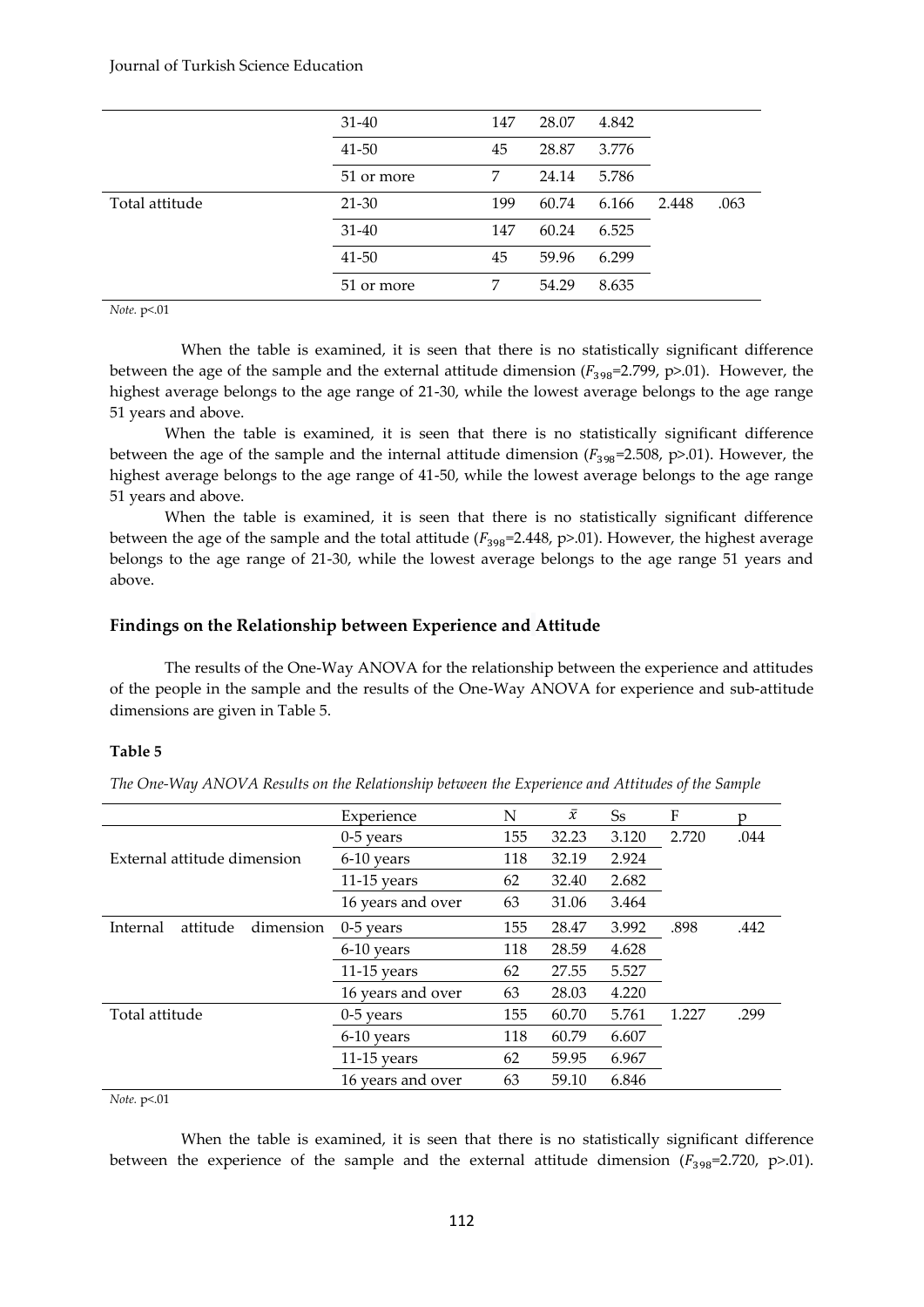However, the highest average belongs to the experience range of 0-5, while the lowest average belongs to the experience range 16 years and above.

When the table is examined, it is seen that there is no statistically significant difference between the experience of the sample and the internal attitude dimension  $(F_{398} = .898, p=.442>.01)$ . However, the highest average belongs to the experience range of 6-10, while the lowest average belongs to the experience range 11-15.

When the table is examined, it is seen that there is no statistically significant difference between the experience of the sample and the total attitude  $(F_{398}=1.227, p=.299>0.01)$ . However, the highest average belongs to the experience range of 0-5, while the lowest average belongs to the experience range 16 years and above.

#### **Findings on the relationship between education level and attitude**

The results of the One-Way ANOVA for the relationship between the education level and attitudes of the people in the sample and the results of the One-Way ANOVA for education level and sub-attitude dimensions are given in Table 6.

#### **Table 6**

*The One-Way ANOVA Results on the Relationship between the Education Level and Attitudes of the Sample*

|                                   | <b>Education level</b> | N   | $\bar{x}$ | Ss    | F     |      |
|-----------------------------------|------------------------|-----|-----------|-------|-------|------|
| External attitude dimension       | Bachelor's             | 258 | 31.97     | 3.249 | 2.217 | .110 |
|                                   | Master's               | 90  | 32.60     | 2.485 |       |      |
|                                   | Doctorate              | 50  | 31.54     | 3.045 |       |      |
| Internal<br>attitude<br>dimension | Bachelor's             | 258 | 28.18     | 4.379 | .752  | .472 |
|                                   | Master's               | 90  | 28.22     | 4.780 |       |      |
|                                   | Doctorate              | 50  | 29.02     | 4.497 |       |      |
| Total attitude                    | Bachelor's             | 258 | 60.15     | 6.401 | .396  | .673 |
|                                   | Master's               | 90  | 60.82     | 6.277 |       |      |
|                                   | Doctorate              | 50  | 60.56     | 6.646 |       |      |
|                                   |                        |     |           |       |       |      |

*Note.* p<.01

When the table is examined, it is seen that there is no statistically significant difference between the education level of the sample and the external attitude dimension ( $F_{398}$ =2.217, p=.110>.01). However, the highest average belongs to the education level of Master's, while the lowest average belongs to the education level of doctorate.

When the table is examined, it is seen that there is no statistically significant difference between the education level of the sample and the internal attitude dimension ( $F_{398}$ = .752, p=.472>.01). However, the highest average belongs to the education level of doctorate, while the lowest average belongs to the education level of Bachelor's.

When the table is examined, it is seen that there is no statistically significant difference between the education level of the sample and the total attitude  $(F_{398}= .396, p=.673>.01)$ . However, the highest average belongs to the education level of Master's, while the lowest average belongs to the education level of Bachelor's.

#### **Conclusions and Recommendations**

Attitude, behavior, and perception affect one another as a cycle. Behaviors are affected by attitudes. Therefore, determining and increasing the attitude to mistake and instant feedback may positively affect teachers' feedback habits too (behaviors). The more positive feedback from teachers will provide more positive feedback from students to teachers, too. Mistake and instant feedback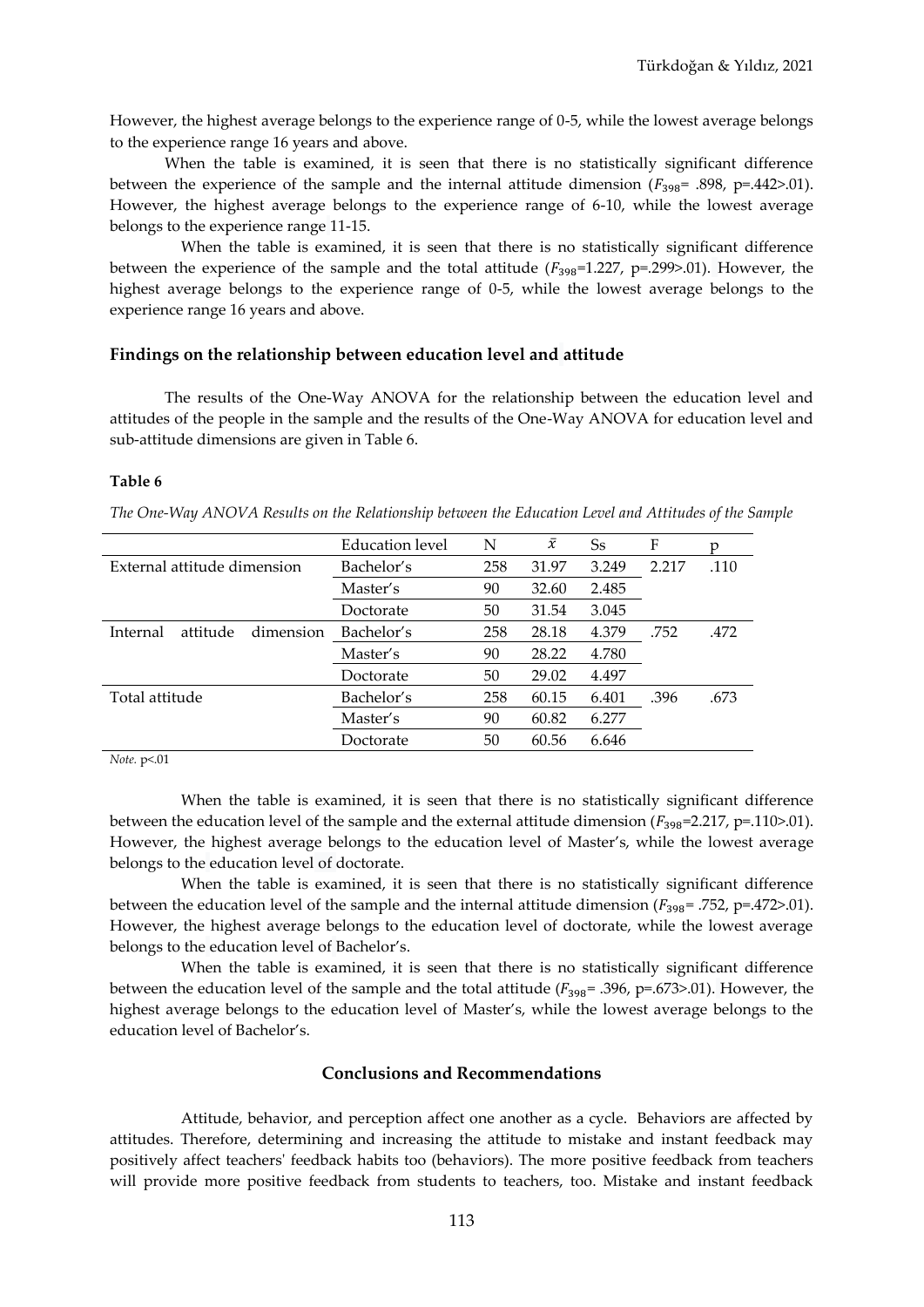perception of teachers who receive positive feedback from students may also be more positive. This positive perception can affect the attitude even more positively. As a result, the better this cycle can be operated, the more positive the mistake and instant feedback behavior can change. The change in instant feedback that teachers give to mistakes affects student success (Heinze, Reis, 2007). For this reason, the concept of instant feedback to mistake should be studied by considering the dimensions of "perception-attitude-behavior".

The MST-AS is a valid and reliable scale that can be used in experimental and descriptive research to determine the attitudes of math and science teachers and academicians towards mistakes and instant feedback to mistake.

There is no statistically significant difference between the attitudes of giving instant feedback to mistakes depending on gender. Females' attitude averages are higher. It is known that female science teachers give more positive feedback and try harder than male science teachers (Özkale, 2018). And it is known that female teachers are better at communicating with students (Bedur, 2007). Therefore, when a mistake appears how teachers give instant feedback differs should search according to gender.

There is no statistically significant difference between the attitudes of giving instant feedback to mistakes depending on the branch. This is the only study which explores the difference of attidudies of two branches. Further studies could conduct, for to understand the situation more clearly. There is no statistically significant difference between the attitudes of giving instant feedback to mistakes depending on experience. No significant difference was found between the communications of classroom teachers with students according to their years of experience (Bedur, 2007). The change of math and science educators' communication ability in the light of mistake and instant feedback should be investigated according to experience. Mistake perspectives of teachers are negative (Gedik-Altun, Konyalioglu, 2019). Haydar et al. (2009) stated that feedback techniques differ from teacher to teacher. Especially, teachers with insufficient content knowledge give more negative feedback to students. It is also stated that teachers with insufficient content knowledge makes fewer interview and frequently, tend to say the answer directly. Besides, the researchers examined the feedback habits of teachers in the first year of their profession and they found that the feedback perceptions of teachers changed rapidly. Although there is no statistically significant difference between professional experience and attitude in this study, the change of attitudes can be analyzed with a study involving teacher candidates and teachers in the first 5 years of their teaching. Or the change in attitudes can be examined by examining the same group with a longitudinal study.

There is no statistically significant difference between the attitudes of giving instant feedback to mistakes depending on education level. Santagata (2005) states that different reactions are given to mistake in different social environments. In this sense, the study states that mistake and instant feedbacks can differ in different countries. Italian teachers spend an average of 5.2 minutes of a lesson giving feedback to mistakes, while American teachers spend 3.86 minutes. The French responding by shouting at students who made mistakes; Japanese teachers to prepare lessons by making mistakes into account. And it is accepted as proof that the mistake is interpreted in different ways in different social environments. In the study of Santagata (2002), it was found that American teachers gave 1% trust-breaking feedback, while Italian teachers gave 35% trust-breaking feedback. American teachers stated that if the student makes a mistake, they asked the question to another student in order not to break the student's trust. Therefore, the study should be repeated to understand the situation in different cultures/countries.

## **References**

Baki, A. (2008). *Kuramdan uygulamaya matematik eğitimi*. Derya Kitabevi.

Bedur, S. (2007). *Sınıf öğretmenlerinin öğrencilerle iletişimleri* [Unpublished master's dissertation]. Süleyman Demirel Üniversitesi.

Bem, D. J. (1970). *Beliefs, attitudes and human affairs.* Belmont Publishing.

Bloom, B. S. (1976). *Human characteristics and school learning*. McGraw-Hill.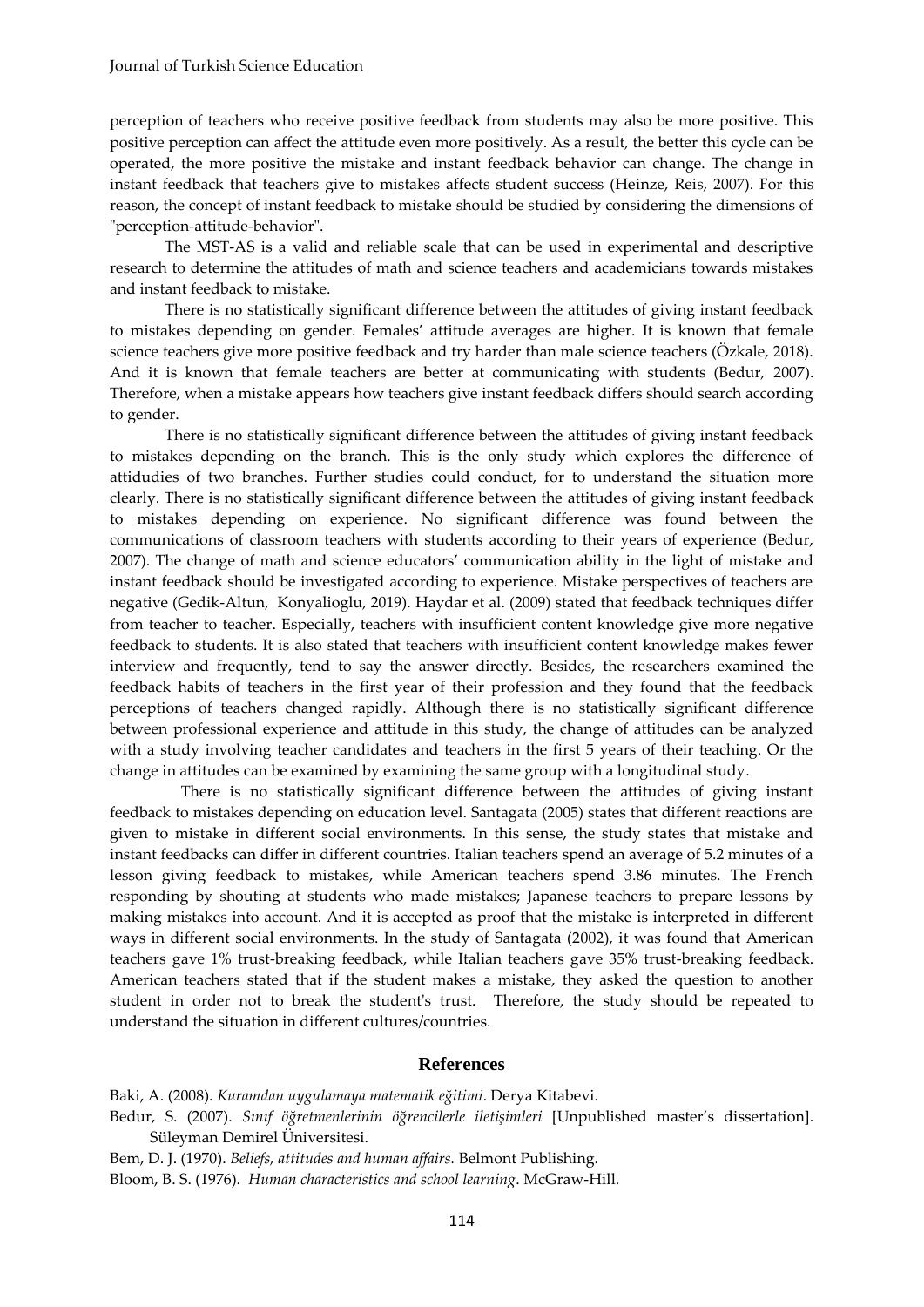- Borasi, R. (1994). Capitalizing on errors as "Springboards for inquiry": A teaching experiment. *Journal for Research in Mathematics Education, 25*(2), 166-208.
- Borasi, R. (2002). *Professional development that supports school mathematics reform* (Vol. 3). Division of Elementary, Secondary, and Informal Education, Directorate for Education and Human Resources, National Science Foundation.
- Brownlow, C. (2004). *SPSS explained.* Routledge.
- Bybee, R. (2002). *Scientific inquiry, student learning, and the science curriculum*. National Science Teachers Association Press.
- Bybee, R. W., Taylor, A. J., Gardner, A., Van Scotteer P., Powell, J. C., Westbrook, A., & Landes, N. (2006). *The BSCS 5E instructional model: Origins, effectiveness, and applications*. Colorado Springs, Co: BSCS, 5, 88-98.
- Campbell, M.A. (2000). *The effects of the 5E learning cycle model on students' understanding of force & motion concepts* [Unpublished master's dissertation]*.* University of Central Florida.
- Cengiz, E., & Ayvacı, H. Ş. (2017). Analysing the feedback that secondary school science teachers provide for student errors that show up in their lessons. *Journal of Turkish Science Education*, *14*(3), 109-124.
- Child, D. (2006). *The essentials of factor analysis.* Continuum International Publishing Group.
- Demir, S. B. (Ed.). (2013). *Araştırma deseni*. Eğiten Kitap.
- Dweck, C. S. (2016). *Mindset: The new psychology of success.* Ballantine Books.
- Eisenkraft, A. (2003). Expring the 5E model*. The Science Teacher*, *70*(6), 56-59.
- Erden, M. (1995). Öğretmen adaylarının öğretmenlik sertifikası derslerine yönelik tutumları. *Hacettepe Üniversitesi Eğitim Fakültesi Dergisi*, *(11)*11, 99-104.
- Gedik, S. D., & Konyalioglu, A. C. (2016, July). *The effect of mistake-handling activities in mathematics education: Example of proof*. [Paper presentation]. ICLEL 2016 Conference, Sakarya, Turkey.
- Gedik-Altun, S. D., & Konyalioglu, A. C. (2019). The influence of mistake-handling activities on mathematics education: An example of definitions. *European Journal of Educational Research*, *8*(2), 467-476.
- Haydar, H. N., Vatuk, S., & Angulo, N. (2009). Any right to get it wrong? Beginning urban teachers and students mathematical errors. In *Proceedings of the Thirty First Annual Meeting of the North American Chapter of the International Group for the Psychology of Mathematics Education. Atlanta, Georgia: PME-NA*.
- Heinze, A. (2005). Mistake-handling activities in the mathematics classroom. *Psychology of Mathematics Education*, *1*(3), 105-112.
- Heinze, A., & Reiss, K. (2007). Mistake-handling activities in the mathematics classroom: Effects of an in-service teacher training on students' performance in geometry. In *Proceedings of the 31st Conference of the International Group for the Psychology of Mathematics Education* (Vol. 3, pp. 9-16). Seoul: PME.
- Hutcheson, G. D., & Sofroniou, N. (1999). *The Multivariate social scientist: introductory statistics using generalized linear models.* Sage.
- Kabapınar, F. (2003). Kavram yanılgılarının ölçülmesinde kullanılabilecek bir ölçeğin bilgi-kavrama düzeyini ölçmeyi amaçlayan ölçekten farklılıkları*. Kuram ve Uygulamada Eğitim Yönetimi, 35*(35), 398-417.
- Käfer, J., Kuger, S., Klieme, E., & Kunter, M. (2019). The significance of dealing with mistakes for student achievement and motivation: results of doubly latent multilevel analyses. *European Journal of Psychology of Education*, *34*(4), 731-753.
- Krosnick, J. A., & Petty, R. E. (1995). Attitude strength: An overview. In R. E. Petty & J. A. Krosnick (Eds.), *Ohio State University series on attitudes and persuasion, Vol. 4. Attitude strength: Antecedents and consequences* (p. 1–24). Lawrence Erlbaum Associates, Inc.
- Malim T., & Birch A. (1998). *Introductory psychology*. Palgrave.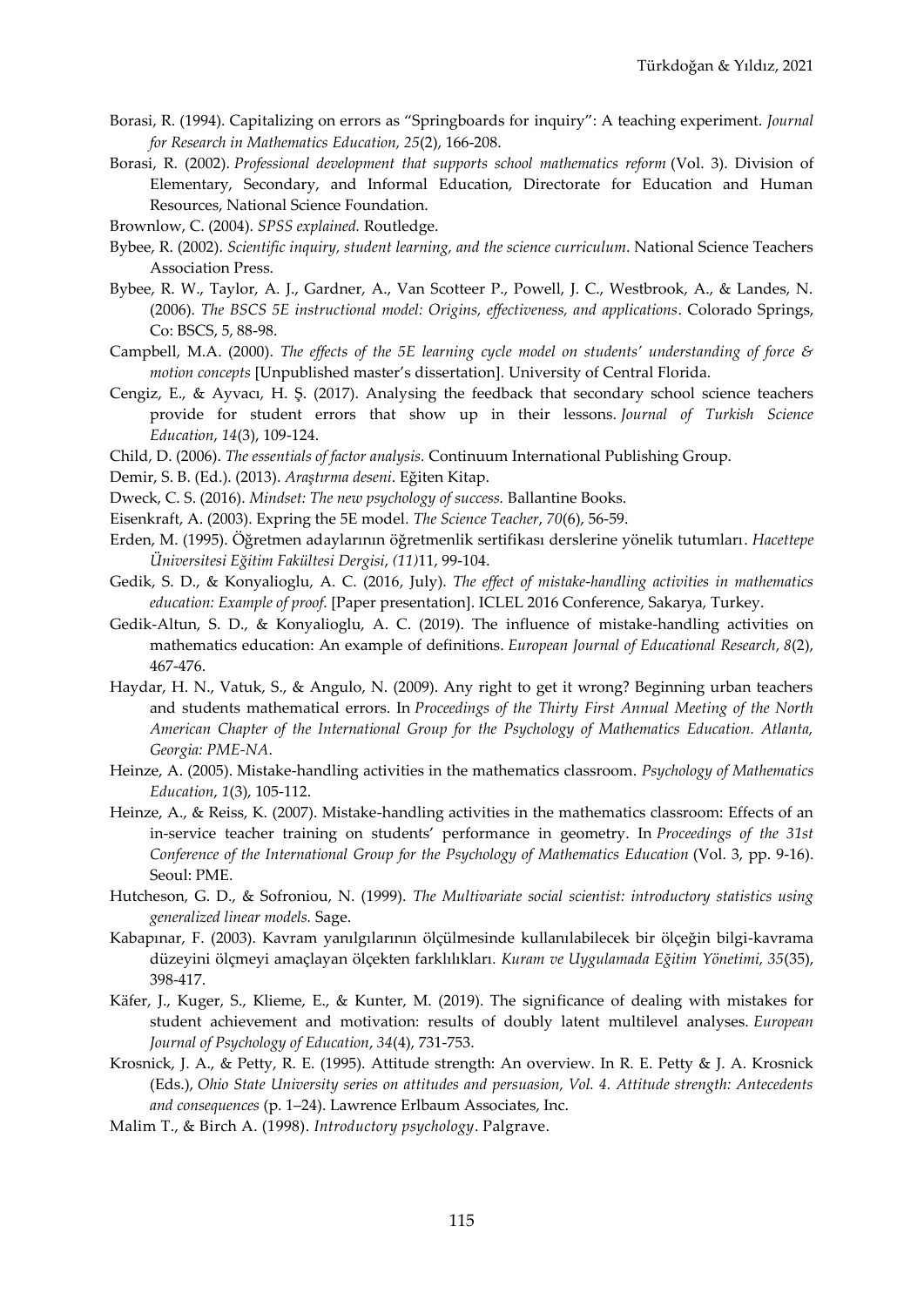- Matteucci, M. C., Corazza, M., & Santagata, R. (2015). Learning from errors, or not. An analysis of teachers' beliefs about errors and error-handling strategies through questionnaire and video. *Progress in Education*, *37*, 33-54.
- Melis, E., (2003). Design of erroneous examples for ActiveMath. In Ch.-K. Looi, G. McCalla, B.B., Breuker, J. (Eds). *Artificial Intelligence in Education. Supporting Learning Through Intelligent and Socially Informed Technology*. 12th International Conference, (AIED 2005). v.125, 451–458
- Mohyuddin, R. G., & Khalil, U. (2016). Misconceptions of students in learning mathematics at primary level. *Bulletin of Education and Research, 38* (1), 133-162.
- Özkale, U. (2018). *Fen bilgisi öğretmenlerinin sınıf ortamında kullandıkları geri bildirim stratejilerinin incelenmesi* [Unpublished master's dissertation]*.* Mersin Üniversitesi.
- Pett, M. A., Lackey, N. R., & Sullivan, J. J. (2003). *Making sense of factor analysis: The use of factor analysis for instrument development in health care research.* Sage.
- Santagata, R., (2002). *When student make mistake: Socialization practices in Italy and the United States* [Unpublished doctoral dissertation]. University of California.
- Santagata, R. (2004). Are you joking or are you sleeping? Cultural beliefs and practices in Italian and U.S. teachers' mistake-handling strategies. *Linguistics and Education, 15*(1), 141-164.
- Santagata, R. (2005). Practices and beliefs in mistake-handling activities: A video study of Italian and US mathematics lessons. *Teaching and Teacher Education*, *21*(5), 491-508.
- Santagata, R., & Barbieri, A. (2005). Mathematics teaching in Italy: A cross-cultural video analysis. *Mathematical Thinking and Learning*, *7*(4), 291-312.
- Santagata, R., & Stigler, J. W. (2000). Teaching mathematics: Italian lessons from a cross-cultural perspective. *Mathematical Thinking and Learning*, *2*(3), 191-208.
- Dalehefte, I. M., Seidel, T., & Prenzel, M. (2012). Reflecting on learning from errors in school instruction: Findings and suggestions from a Swiss-German video study. In J. Bauer, & C. Harteis (Eds.), *Human fallibility: The ambiguity of errors for work and learning* (pp. 197–213). Dordrecht, The Netherlands: Springer.
- Soncini, A., Matteucci, M. C., & Butera, F. (2020). Error handling in the classroom: an experimental study of teachers' strategies to foster positive error climate. *European Journal of Psychology of Education*, 1-20. https://doi.org/10.1007/s10212-020-00494-1
- Sterponi, L., & Santagata, R. (2000). Mistakes in the classroom and at the dinner table: A comparison between socialization practices in Italy and the United States. *Crossroads of Language, Interaction, and Culture*, *3*(1), 57-72.
- Tabachnick, B. G., & Fidell, L. S. (2013). *B.G. Tabachnick, L.S. Fidell using multivariate statistics*. Pearson.
- Tezbaşaran, A. A. (1997). *Likert tipi ölçek geliştirme kılavuzu*. Türk Psikologlar Derneği
- Tsovaltzi, D., Melis, E. Mclaren, B., M., Dietrich, M. Goguadze, G., & Meyer, A., (2009). *Erroneous examples: A preliminary investigation in to learning benefits*. Proceedings of the Fourth European Conference on Technology Enhanced Learning, Learning in the Synergy of Multiple Disciplines, Berlin, Heidelberg.
- Türkdoğan, A. (2011). *Yanlışın anatomisi:İlköğretim matematik sınıflarında öğrencilerin yaptıkları yanlışlar ve öğretmenlerin dönütlerinin analitik incelenmesi* [Unpublished doctoral dissertation]. Karadeniz Teknik Üniversitesi.
- Türkdoğan, A. (2020). Development of an attitude scale of mathematics and science teachers towards mistake and instant feedback to the mistake: A validity and reliability study*. Asian Journal of Education and Training, 6*(4), 642-650.
- Türkdoğan, A., & Baki, A. (2012). Primary school second grade mathematic teachers' feedback strategies to students' mistakes*. Ankara University, Journal of Faculty of Educational Sciences*, *45*(2), 157-182.
- Türkdoğan, A., Baki, A. & Çepni, S. (2009). The anatomy of mistakes: Categorizing students' mistakes in mathematics within learning theories. *Turkish Journal of Computer and Mathematics Education*, 1. 13-26.
- Ülgen, G. (1997). *Eğitim psikolojisi.* Alkım Yayınevi.